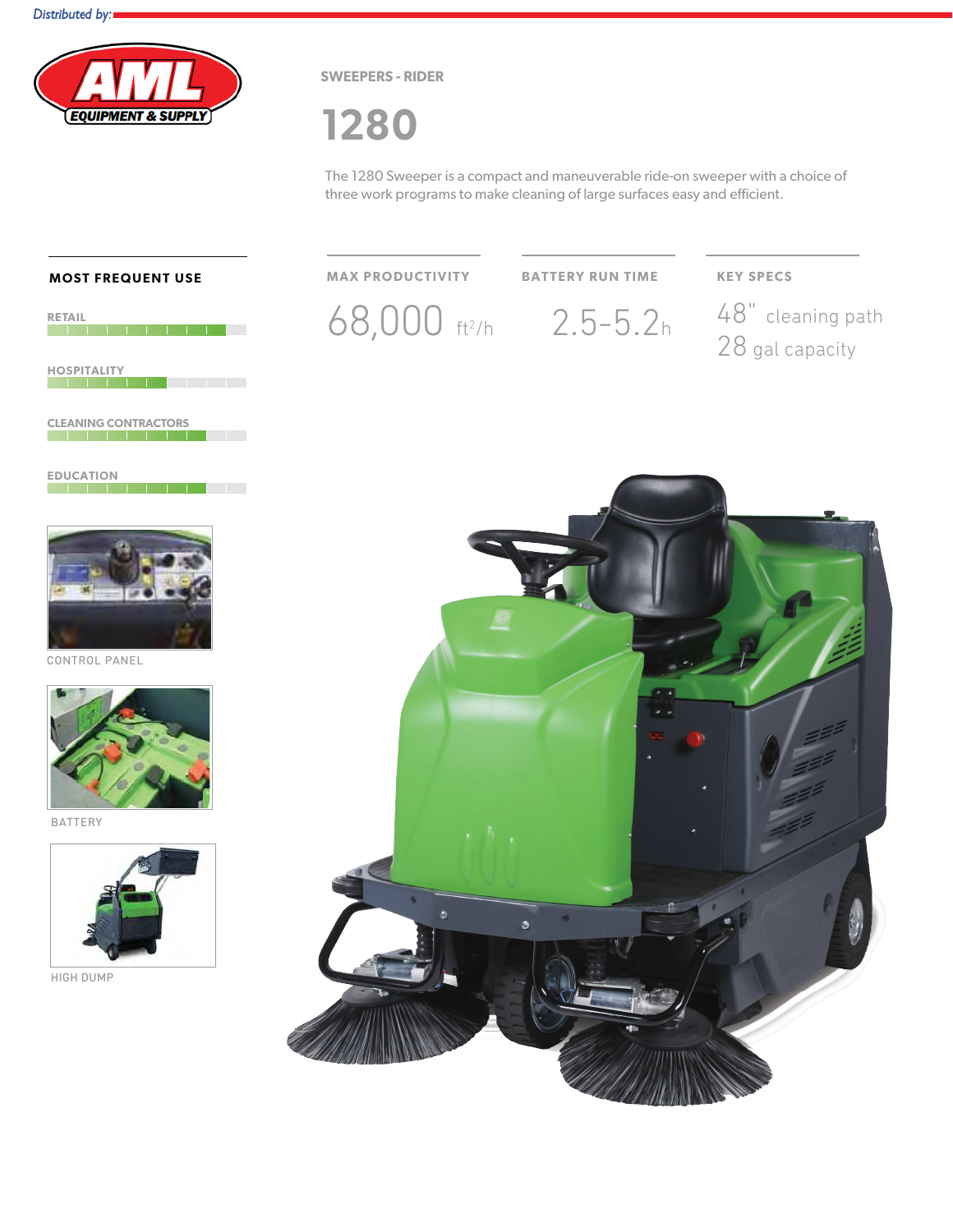

SLS ™ System can be electric or mechanical and allows great cleaning performances thanks to a constant pressure on the floor.

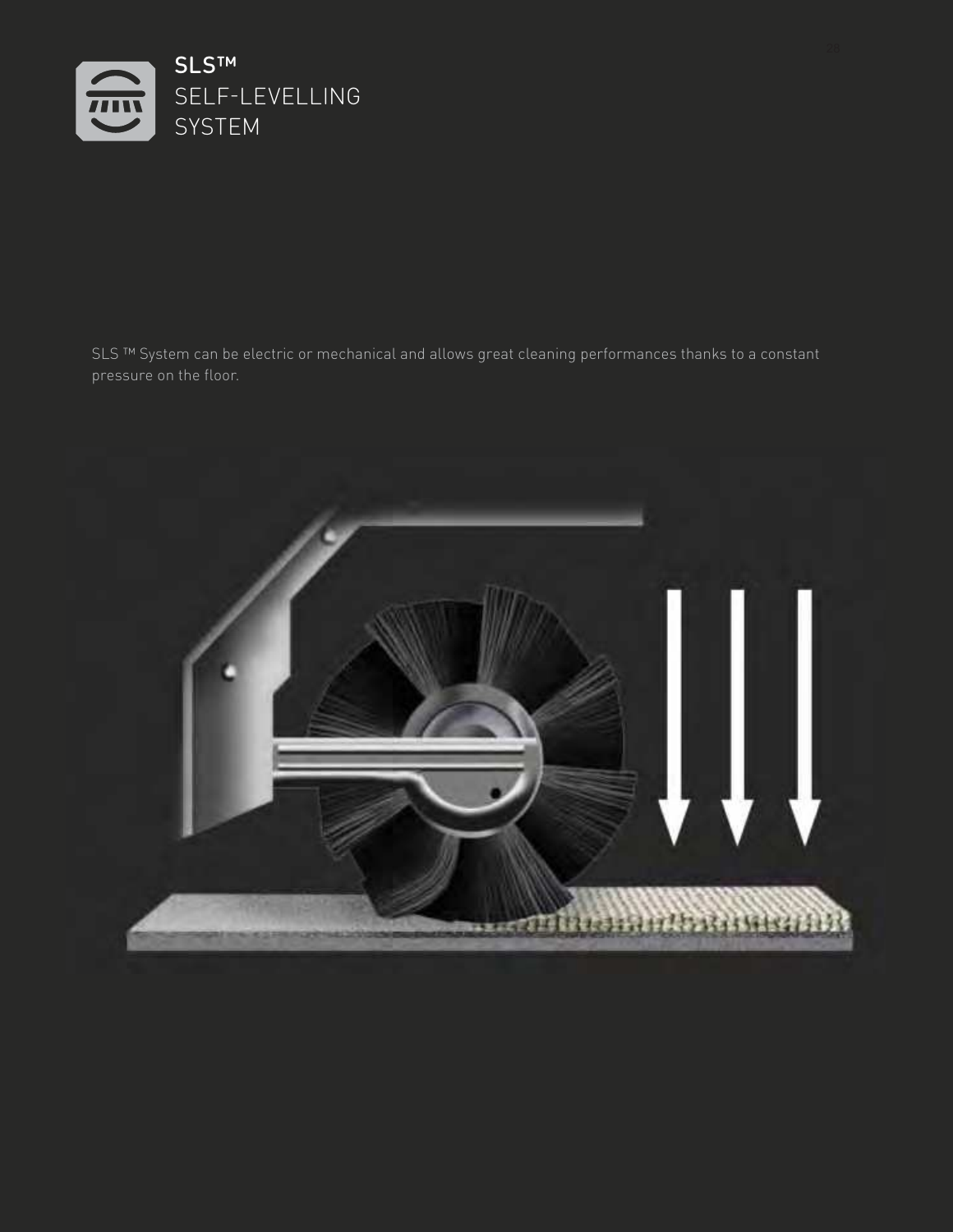

## **Other Features**

- Main brush with special "V" shape collects full amount of debris.
- Self-leveling mechanical system provides even pressure between brush and floor
- Dust micro-filtration (up to 3 micron) through special fabric filter
- Special flap is activated from the driver's seat for  $\bullet$ large debris collection
- Protected and waterproof control panel
- Easy to use due to intuitive commands  $\bullet$
- $\bullet$ Deactivation and restart of working functions simply by traction pedal
- Long life polyester washable filter.
- Filter intervals can be programmed through electronic board
- Main brush replacement without tools  $\bullet$
- $\bullet$ Heavy duty motors equipped with preventative protection systems